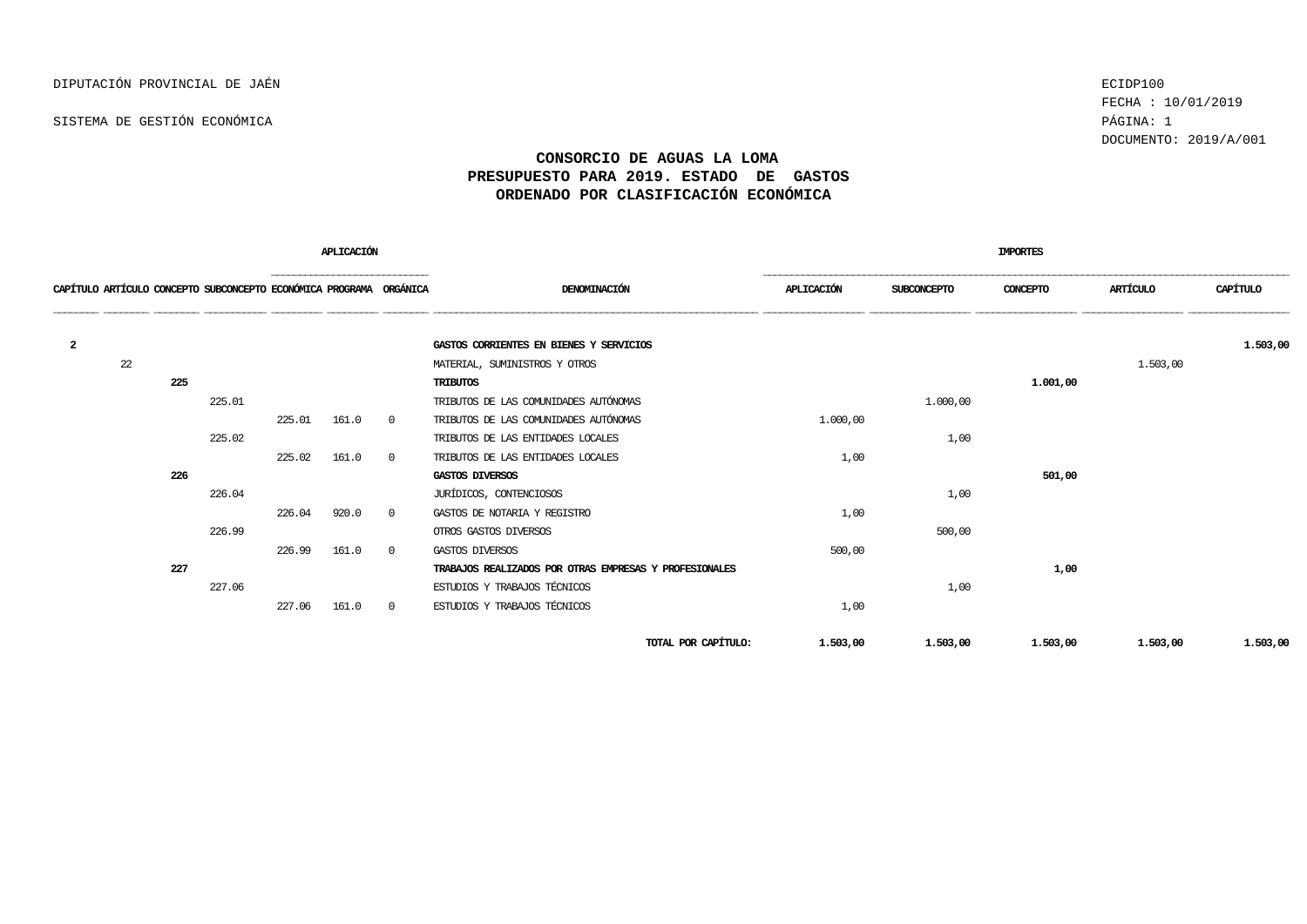SISTEMA DE GESTIÓN ECONÓMICA PÁGINA: 2

FECHA : 10/01/2019 DOCUMENTO: 2019/A/001

## **CONSORCIO DE AGUAS LA LOMA PRESUPUESTO PARA 2019. ESTADO DE GASTOS ORDENADO POR CLASIFICACIÓN ECONÓMICA**

|                                                                    |     |        |              | APLICACIÓN |          |                                                            | <b>IMPORTES</b> |                    |            |            |            |  |
|--------------------------------------------------------------------|-----|--------|--------------|------------|----------|------------------------------------------------------------|-----------------|--------------------|------------|------------|------------|--|
| CAPÍTULO ARTÍCULO CONCEPTO SUBCONCEPTO ECONÓMICA PROGRAMA ORGÁNICA |     |        | ____________ |            |          | DENOMINACIÓN                                               | APLICACIÓN      | <b>SUBCONCEPTO</b> | CONCEPTO   | ARTÍCULO   | CAPÍTULO   |  |
| 6                                                                  |     |        |              |            |          | INVERSIONES REALES                                         |                 |                    |            |            | 579.016,24 |  |
| 62                                                                 |     |        |              |            |          | INVERSIÓN NUEVA ASOCIADA AL FUNCIONAMIENTO OPERATIVO DE LO |                 |                    |            | 579.016,24 |            |  |
|                                                                    | 622 |        |              |            |          | EDIFICIOS Y OTRAS CONSTRUCCIONES                           |                 |                    | 1,00       |            |            |  |
|                                                                    |     | 622.00 |              |            |          | INFRAESTRUCTURAS HIDRAULICAS                               |                 | 1,00               |            |            |            |  |
|                                                                    |     |        | 622.00       | 161.0      | $\Omega$ | REDACCION DE PROYECTOS                                     | 1,00            |                    |            |            |            |  |
|                                                                    | 629 |        |              |            |          | OTRAS INVERSIONES NUEVAS ASOCIADAS AL FUNCIONAMIENTO OPERA |                 |                    | 579.015,24 |            |            |  |
|                                                                    |     | 629.00 |              |            |          | MEJORAS EN INSTALACIONES                                   |                 | 579.015,24         |            |            |            |  |
|                                                                    |     |        | 629.00       | 452.0      | $\Omega$ | PROYECTO DE ADECUACIÓN DE LA RED PRINCIPAL ABASTECIMIENTO  | 579.015,24      |                    |            |            |            |  |
|                                                                    |     |        |              |            |          | TOTAL POR CAPÍTULO:                                        | 579.016,24      | 579.016,24         | 579.016,24 | 579.016,24 | 579.016,24 |  |